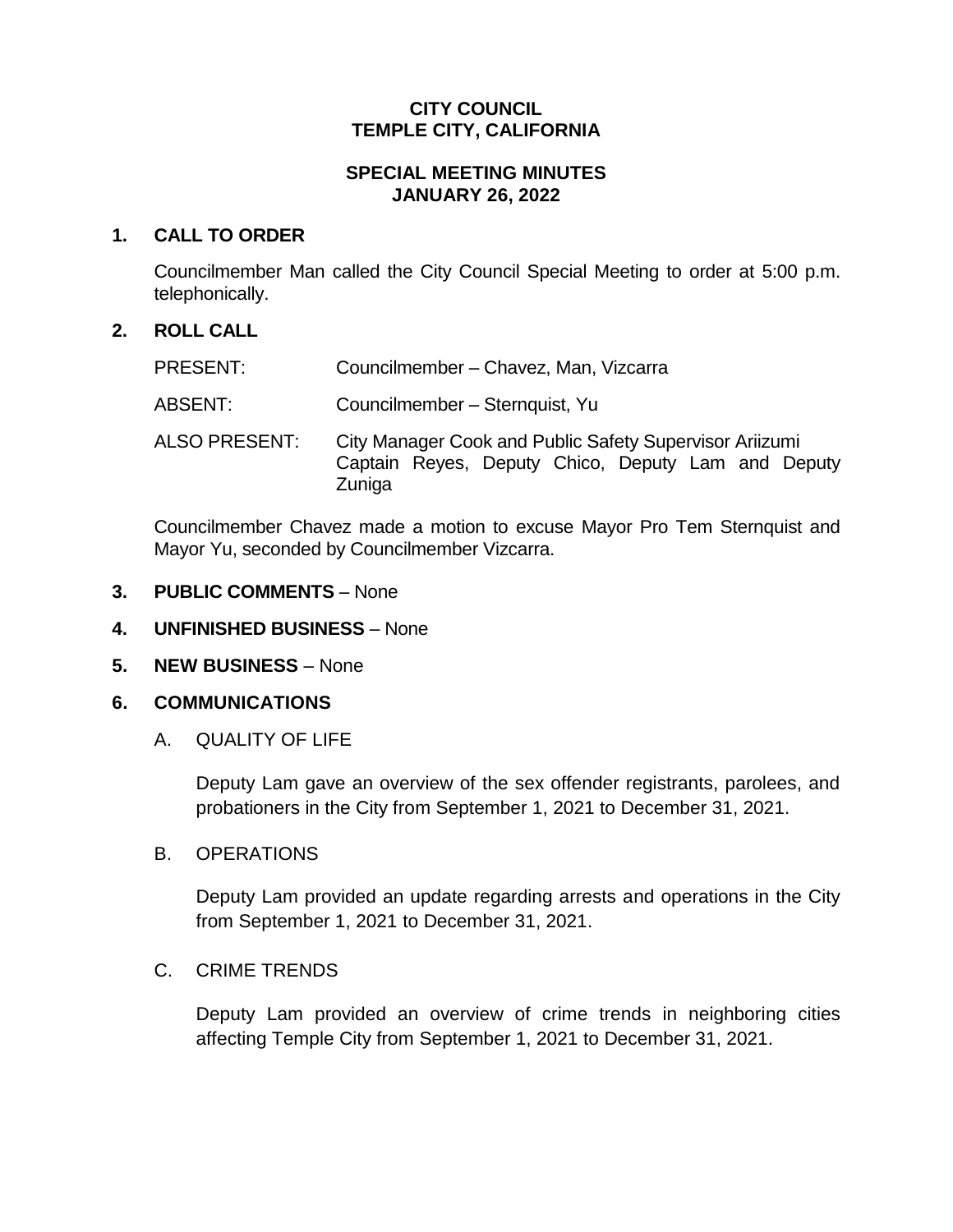### D. NOTABLE ARRESTS

Deputy Lam provided an overview of notable arrests made in the City from September 1, 2021 to December 31, 2021.

# E. TRAFFIC ISSUES

Deputy Lam provided an overview of traffic issues in the City from September 1, 2021 to December 31, 2021.

Councilmember Chavez left the meeting at 5:25 p.m. Council quorum was lost.

# F. CRIME AND TRAFFIC STATISTICS

Deputy Lam provided an overview of the crime and traffic statistics from September 1, 2021 to December 31, 2021.

## G. SPECIAL ASSIGNMENT TEAM ACTIVITIES

Deputy Lam provided an update on the special assignment team activities.

### H. PUBLIC OUTREACH / EVENTS

Deputy Lam reported on the public outreach conducted by the special assignment team.

### I. UPCOMING EVENTS FOR FEBRUARY 2022

Deputy Lam announced upcoming meetings and events that will be conducted in the City.

### **7. PUBLIC COMMENTS** – None

### **8. ADJOURNMENT**

The Special Meeting was adjourned at 5:25 p.m.